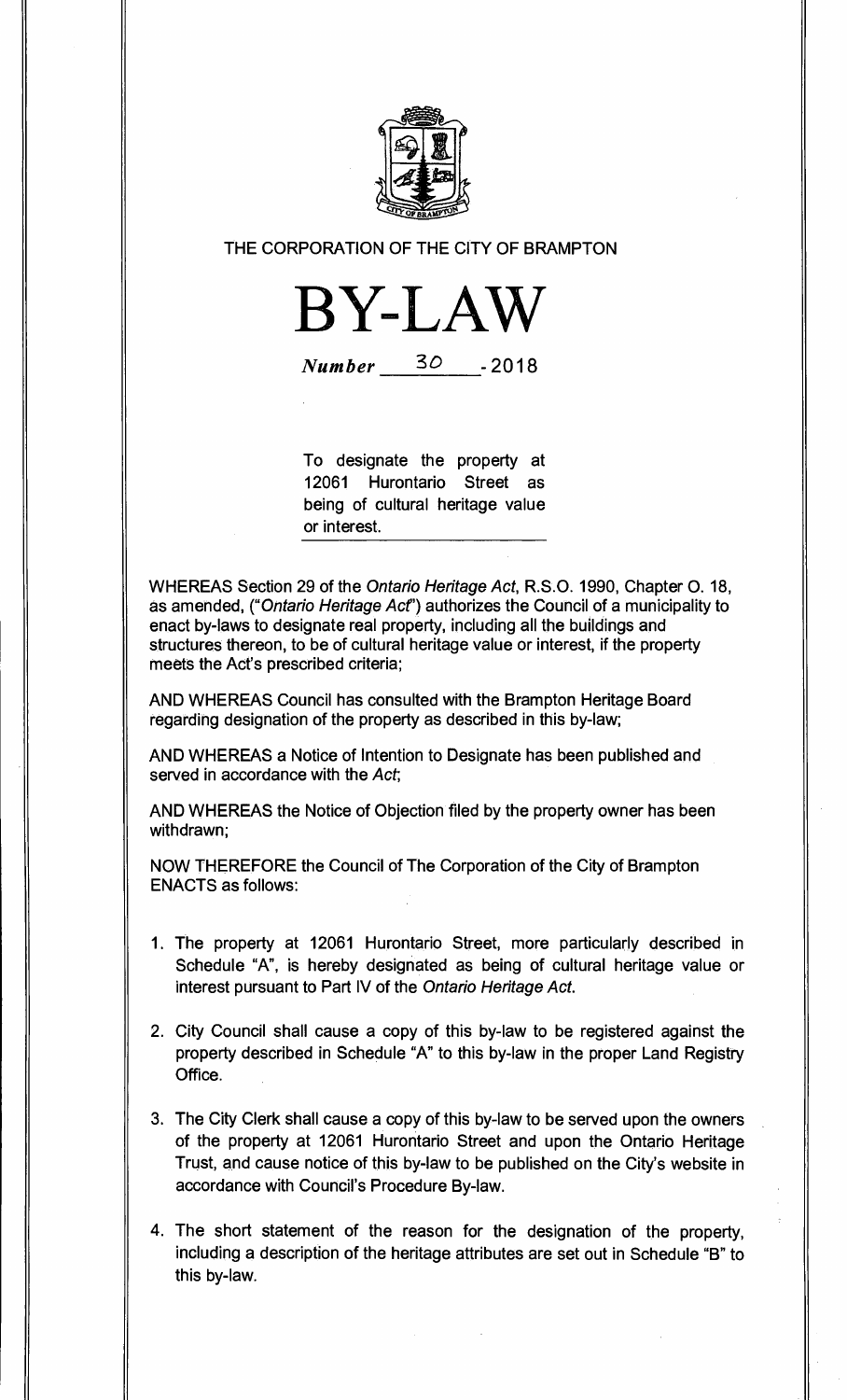**ENACTED and PASSED this 21st day of February, 2018.** 



**2** 

Â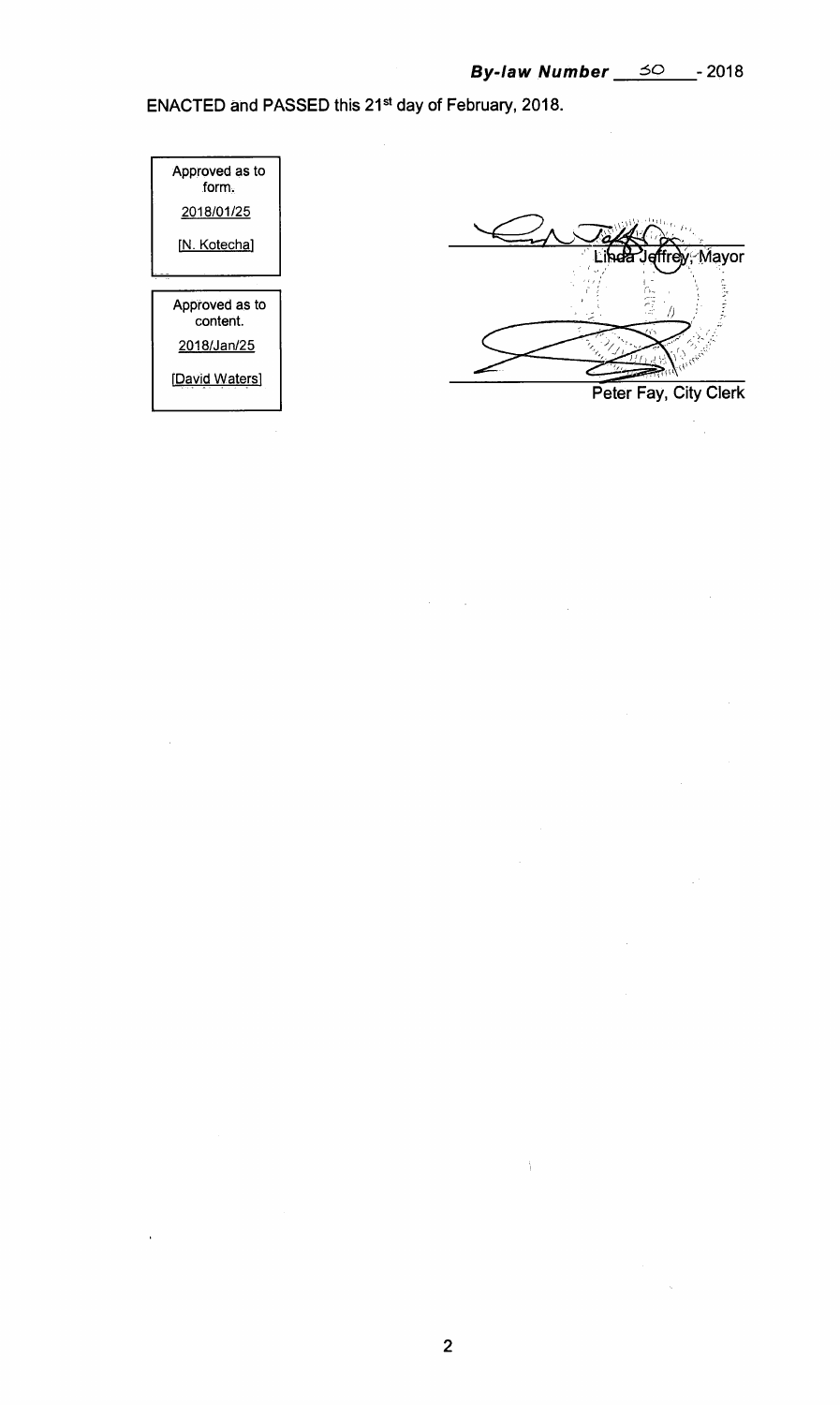## **SCHEDULE "A" TO BY-LAW 30-2018**

 $\mathcal{L}^{\text{max}}_{\text{max}}$  and  $\mathcal{L}^{\text{max}}_{\text{max}}$ 

 $\sim 10^{-1}$ 

 $\sim$   $\sim$ 

 $\label{eq:2} \frac{1}{2} \int_{\mathbb{R}^3} \frac{d^2y}{\sqrt{2\pi}} \, \frac{dy}{\sqrt{2\pi}} \, \frac{dy}{\sqrt{2\pi}} \, \frac{dy}{\sqrt{2\pi}} \, \frac{dy}{\sqrt{2\pi}} \, \frac{dy}{\sqrt{2\pi}} \, .$ 

## **LEGAL DESCRIPTION**

PT LT 18 CON 1 EHS (CHING) DESIGNTED AS PARTS 1, 2, 3, 7, 8, 10, 11, 20 & 21 PL 43R33182; CITY OF BRAMPTON

 $\sim 10^7$ 

 $\label{eq:2.1} \mathcal{L}(\mathcal{L}^{\text{max}}_{\text{max}}(\mathcal{L}^{\text{max}}_{\text{max}}(\mathcal{L}^{\text{max}}_{\text{max}}(\mathcal{L}^{\text{max}}_{\text{max}}(\mathcal{L}^{\text{max}}_{\text{max}}(\mathcal{L}^{\text{max}}_{\text{max}}(\mathcal{L}^{\text{max}}_{\text{max}}(\mathcal{L}^{\text{max}}_{\text{max}}(\mathcal{L}^{\text{max}}_{\text{max}}(\mathcal{L}^{\text{max}}_{\text{max}}(\mathcal{L}^{\text{max}}_{\text{max}}(\mathcal{L}^$ 

 $\mathcal{L}^{\text{max}}_{\text{max}}$ 

PIN: 14235-2146 (LT)

 $\frac{1}{2}$ 

 $\sim 10^{-1}$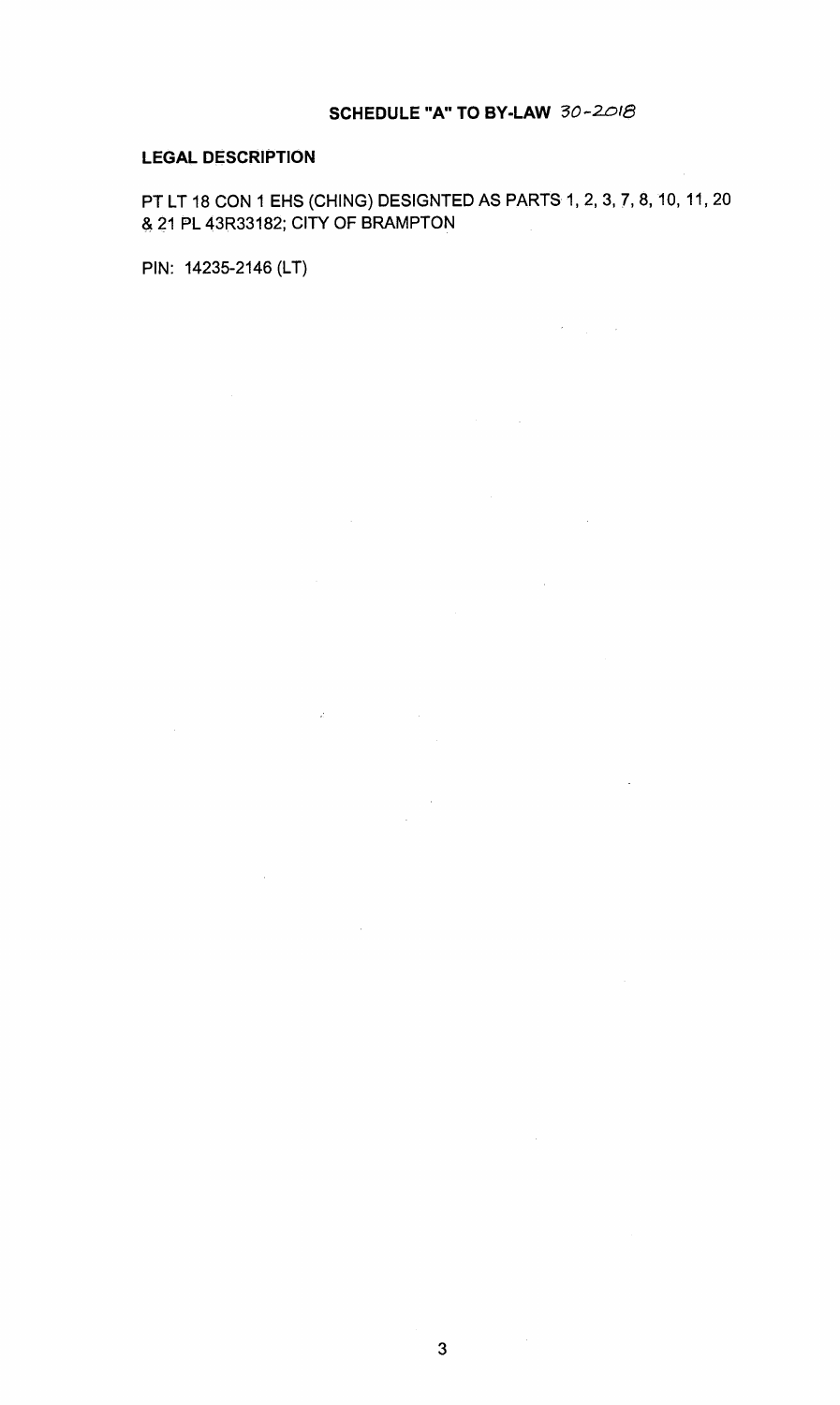#### **SCHEDULE "6" TO BY-LAW** 30-zo1e

#### **DESCRIPTION OF PROPERTY:**

The property at 12061 Hurontario Street (former Snelgrove Baptist Church) is located on the east side of Hurontario Street north of Mayfield Road. The former church is on the same property that contains the Snelgrove Apartments, a fourstorey apartment that caters to seniors and persons with special needs. Snelgrove Apartments is located next door to the newly built Coptic Orthodox Church of Archangel Michael & St. Tekla.

## **SHORT STATEMENT OF THE REASON FOR THE DESIGNATION OF 12061 HURONTARIO STREET:**

#### Design/Physical Value

The building at 12061 Hurontario Street, known originally as the Snelgrove Baptist Church, was built in 1904 on the site of an earlier frame church. The oneand-a-half storey building is of rectangular plan, faced in red brick in common bond, and on a fieldstone foundation. Designed in the typical Ontario vernacular style for religious structures, the church also features Gothic Revival architectural influence. Gothic Revival architecture was very popular in Ontario, and was the most common style for religious buildings in the mid- to late 19th century. Common features of the style exhibited on the former Baptist church include a steeply pitched gable roof, pointed arch door and windows, buttresses, and quatrefoil window. The building also has a charming squat wooden bell tower with pillars, balustrade and frieze. To the north of the main entrance is a corner stone stating "Baptist Church 1904" marking the date that construction began on the church.

#### Historical/Associative Value:

The The Snelgrove Baptist Church is associated with the Village of Snelgrove, which grew from the intersection of Hurontario Street (Hwy 10) and Mayfield Road. The history of the settlement in the Snelgrove area dates back to 1826 when Andrew Ranzire came to live there following the completion of the survey for the north half of Toronto Township and all of Chinguacousy Township in 1819. Hurontario Street, which bisected the new survey, was soon lined with planks and provided easy access for settlers to the port at the mouth of the Credit River. Snelgrove was then known as Edmonton after an early settler's hometown, and became a small commercial center in the 1820s and 1830s. The name change was the result of growing confusion between Edmonton, Alberta.

By 1840, the first Baptist Church building was built on the southeast corners of Fifteen Side Road and Hurontario Street on the property of John Watson. It was said to have been an "exceptionally built" brick church. Soon after the building of the church, a "good Sunday school" was organized. In the following years, the church prospered and many conversions and baptisms took place. By 1861, the church had outgrown its original building and land for a new church was purchased to the north of the village from Barthelmess Snell. This church was described as a "fine structure" built of frame with a roughcast exterior and was almost as large as the present building.

Although the congregation was housed in the frame church built in 1861, the first church continued to be occupied for several years as it house meetings of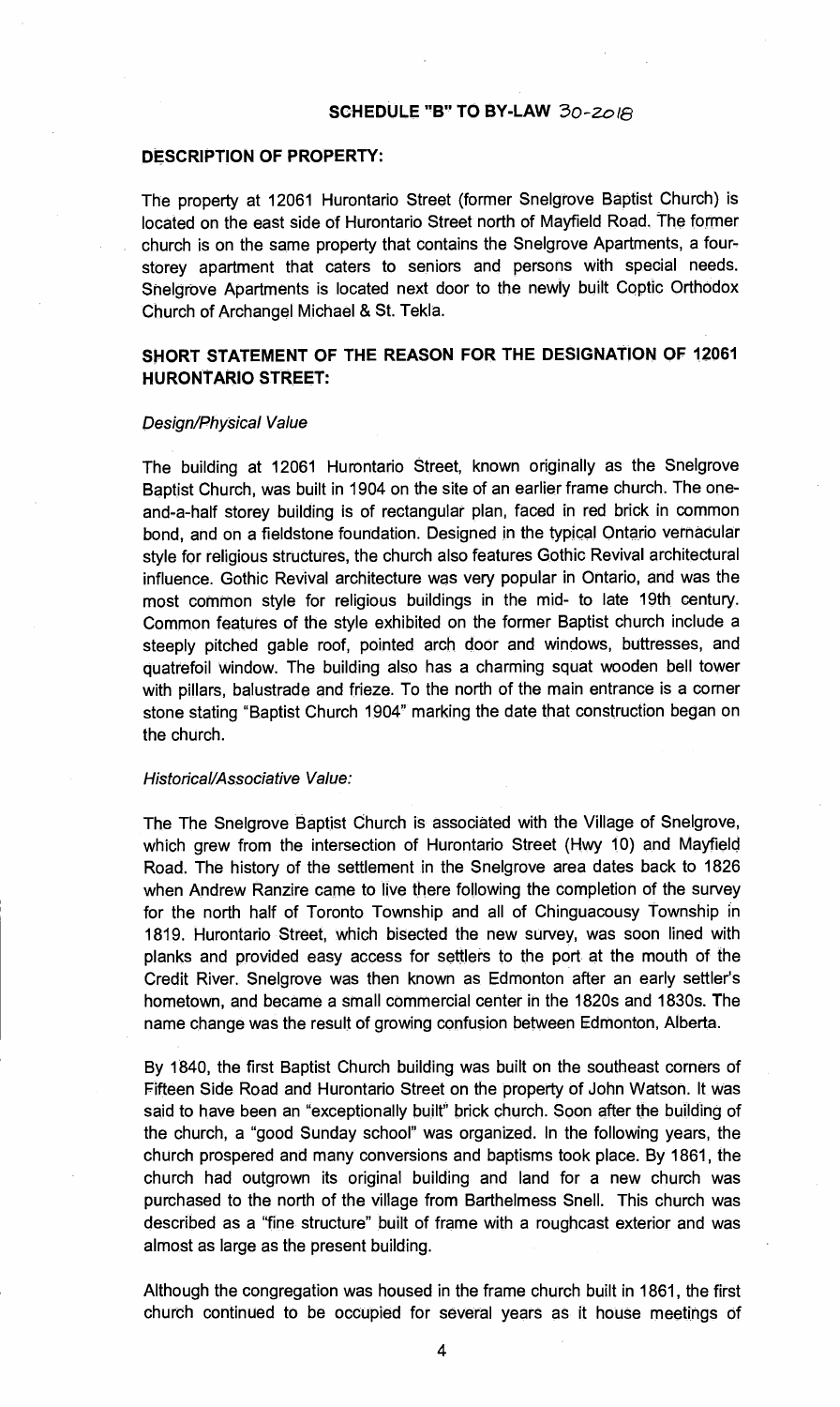# **By-law Number 30 -** <sup>2018</sup>

Wesleyan Methodists and a separate Baptist congregation formed in 1861 as a result of a schism in the church over views towards communion. Eventually, because of further reorganization of the Baptist community, the first church was abandoned and demolished. The site of the former churchyard is marked by the Zion Cemetery, a pioneer cemetery that continues to reflect the history of the first church in its location on the southeast corner of Hurontario Street and Conservation Drive.

By 1904, the frame church used for over forty years was found to be no longer adequate for the needs of the congregation. As a result, it was decided that a new brick church would be built on the site of the frame church. According to the proceedings of the Guelph District Baptist Association in 1905, "[g]reat liberty was shown by the people in providing the means for the building" in terms of time, labour, and donations. On August 23, 1904, a ceremony was held to celebrate the laying of the corner stone of the new church by Mr. John Smith, M.P.P. for Brampton. On January 1 1905, the present brick church was opened for worship. The opening services were in charge of J. O'Neil of Paisley (Caledon East), and the congregation at this time included 37 members. Throughout its history, a number of long established local families, including the Snells, Watsons, Lighthearts, Newhouses, Pawleys, Groats, Earngeys, and Bridies, attended the church.

The congregation reached its peak in 1914 with 51 members. The number declined steadily after that, as many people left to serve in the First World War. In 1946, the Snelgrove Baptist Church was forced to close its doors. The church reopened on July 11, 1959, only to close a few years later.

#### Contextual Value:

The former Snelgrove Baptist Church also holds contextual value as a landmark building along Hurontario Street. The building is a reminder of the former village, and the valuable contribution of the Baptist church congregation to the village of Snelgrove of Chinguacousy Township. The property forms part of an important historical grouping, together with several scattered residential building of the village.

#### **DESCRIPTION OF THE HERITAGE ATTRIBUTES OF THE PROPERTY:**

The heritage attributes comprise all fagades, architectural detailing, construction materials and associated building techniques, as well as significant landscape elements and important vistas. The detailed heritage attributes/character defining elements include, but are not limited to:

- Ontario Vernacular architecture with Gothic Revival influence
- Red masonry construction in the common bond  $\bullet$
- Fieldstone foundation
- Cornerstone with the inscription "Baptist Church 1904"
- Pointed arch window openings
- Pointed arch main entrance door
- Stone sills
- Wood soffit
- Exposed roof supports
- Heavy-stepped brick buttresses
- Quatrefoil window above main entrance
- **Brick** chimney with ornamentation